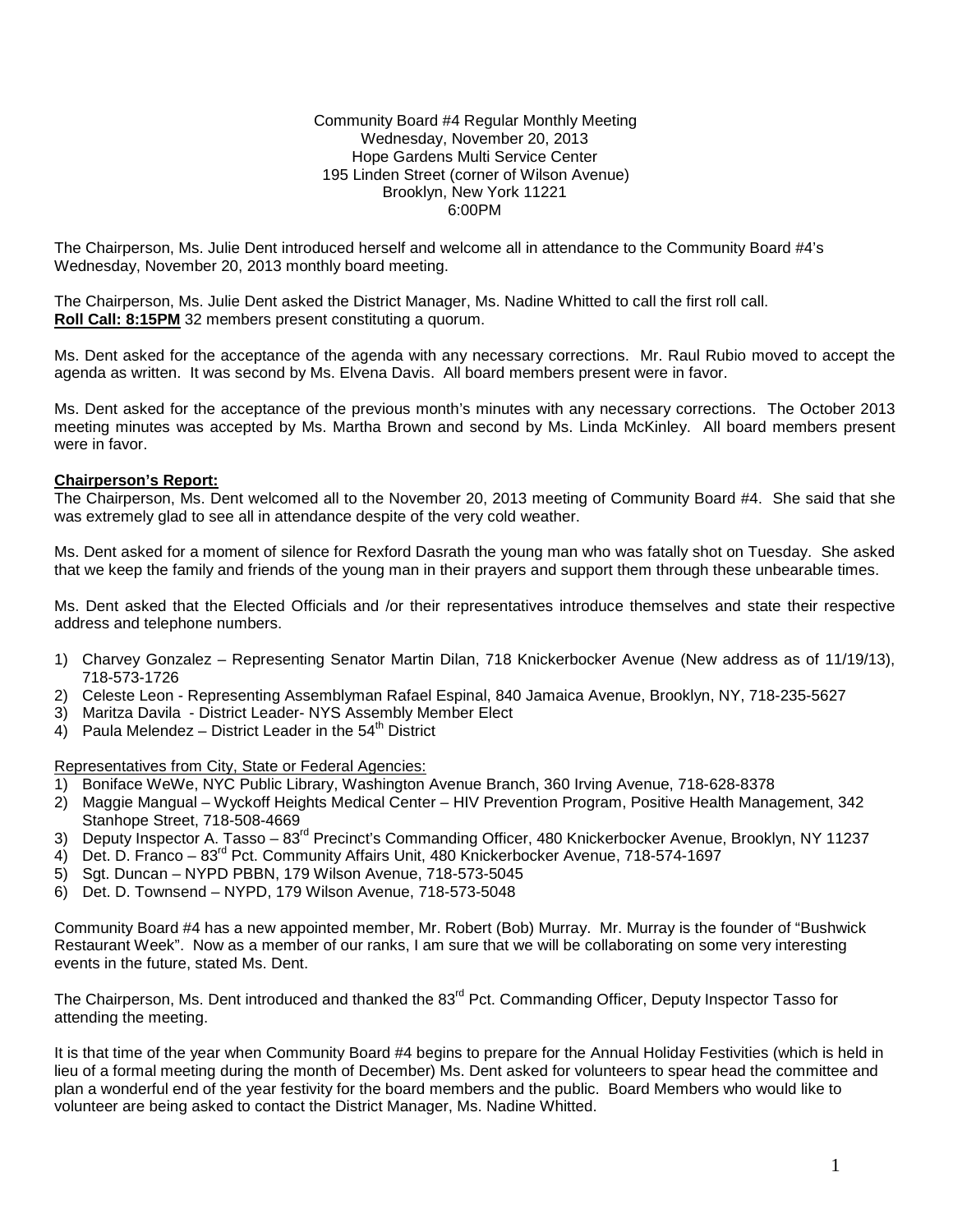On October 23th El Puente, a youth organization held a Visioning for Hope Park meeting in light of the shooting that took place there during the summer. The youngster's goal was to reclaim the park by making it more active with a volunteer group for monitoring and also maintenance. Moreover, they are interested in showing movies and having events that all can be involved in from youngsters to seniors.

The chairperson supports this effort and committed the board and the Parks and Recreation Committee to join in. See the District Manager, Ms. Nadine Whitted for more information.

October 25<sup>th</sup> the Life Audrey Johnson and John Coker Learning Centers held the Health Committee Meeting which was well attended by local organizations, schools, head start programs, the community board and more. Some of the goals of the committee were to meet the needs of the whole child which is their social, emotional and physical needs. The committee's goal was also to promote linkages to existing community resources, educate parents of health disparities, provide venue for parents and providers to meet, and sponsor a spring health fair. The HHH Committee will provide more information in the future regarding the event. For questions and information please call 718-574-0130.

The Weill Cornell Hospital is interested in providing hands only CPR Training for the community. This training will be provided through the Life Audrey Johnson and John Coker Learning Centers. The training will be held at 272 Moffat Street between Knickerbocker Avenue and Irving Avenue. All interested organizations or individuals are being asked to call 718-628-8400 for further information.

On October 25, 2013 the Executive Board Members had the pleasure of attending the promotion ceremony for Detective Damarys Franco which was held at One Police Plaza.

Community Board #4 congratulates Detective Franco for a job well done and expresses our most sincere appreciation for all of the work she has performed. Detective Franco goes beyond the call of duty as an NYPD officer to serve the community.

On November 13<sup>th</sup> the Wyckoff Heights Medical Center held a meeting called "Wyckoff Rising". Gary Goffner, President of the Wyckoff Heights Board of Directors addressed the audience by stating that he wants Wyckoff Hospital to be "My Hospital" in other words "Our Hospital". The Chief of Surgery spoke and had other key surgeons meet those in attendance. We were told that the hospital is no longer operating in the "RED". Mr. Ramon Rodriguez who is the CEO and President of Wyckoff Heights Medical Center is very proud of accomplishing that goal since taking office there.

On November 16, 2013 the Life Audrey Johnson and John Coker Learning Centers sponsored a memorial service for the late Rev. Matthew Rae. Ms. Dent personally thanked all of the community Board #4 members who attended the memorial. Rev. Rae was a long standing community board member since 1977; many people knew and loved him. Those attending the service included his family and colleagues from the many local boards of which he served.

November 19, 2013 – The 83<sup>rd</sup> Precinct Community Council held its monthly meeting where they received twenty turkeys for their Annual Thanksgiving Basket Drive of which they distribute to families in need. The Audrey Learning Center collected six boxes of food items which were donated to the 83<sup>rd</sup> Precinct's Community Council for distribution to families.

Ms. Dent extended her hope for a very Happy Thanksgiving to one and all.

### **District Manager's Report**

October 29, 2013: New York City Councilmember Reyna convened a community advisory meeting with many interested parties to discuss the proposed project at the Rheingold site. The agenda included specific questions and concerns. Listed were: Education, housing, manufacturing and commercial space, local jobs, open space, community facilities, transportation and re-mapping of streets. Although the agenda was quite aggressive and detailed for one evening, Ms. Martha Brown the Chairperson of the HLU Committee who also attended the meeting prepared a list of what was discussed. (The list was attached to the District Manager's report and is for informational purposes only.)

The NYC Council Land Use Committee meeting was held on November 12, 2013 and the NYC Council will vote on December 10, 2013.

On October 29, 2013 two follow-up meeting were planned: The first on Monday, November 18, 2013 and the second on Friday, November 22, 2013. At that time the goal is to have a working session on Rheingold in the District Office and draft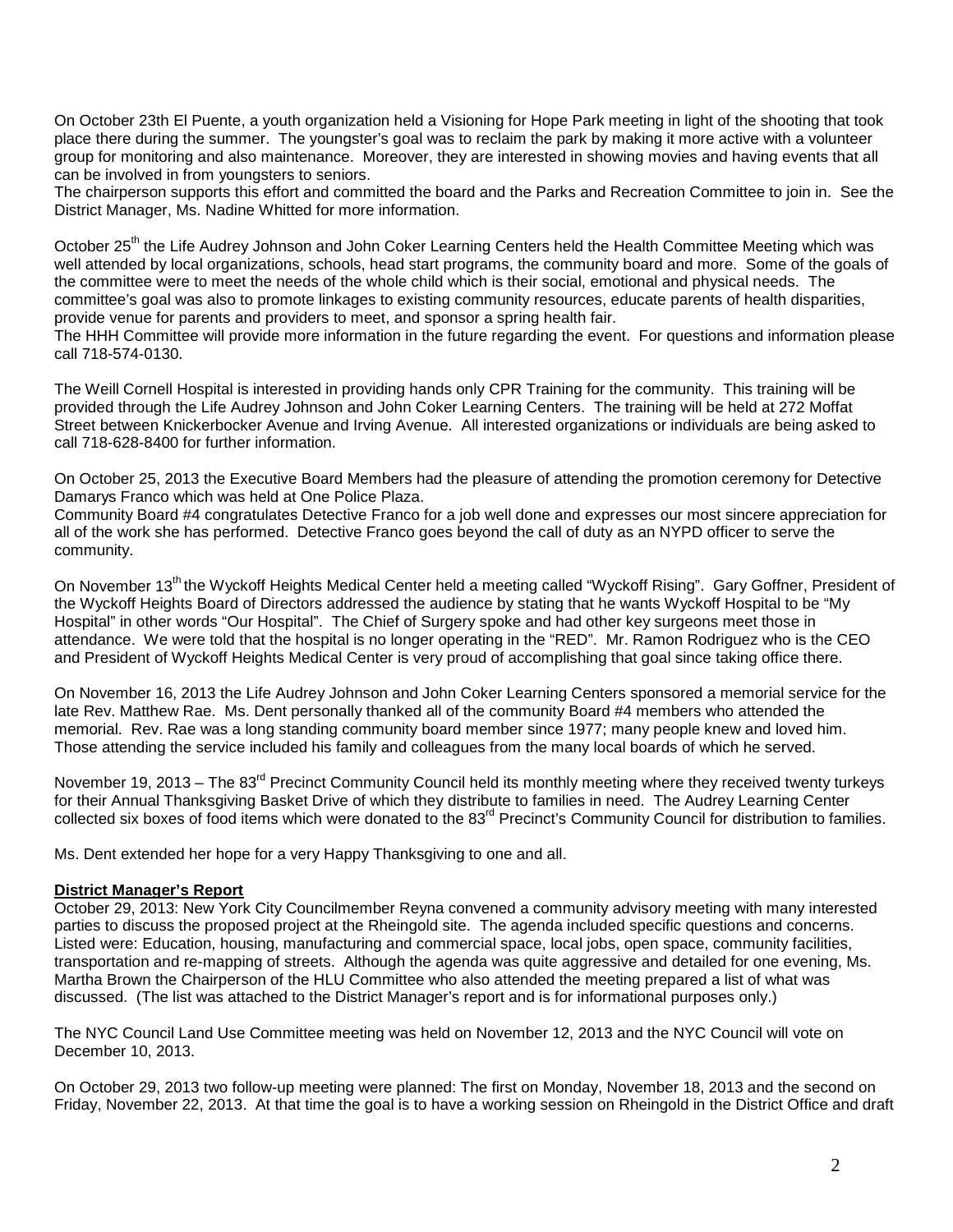a document compiling the agreements (ex: a community benefits agreement) the community would like to see implemented.

There has been a lot of controversy over the Rheingold project. Through Councilmember Diana Reyna and groups in Bushwick such as Rheingold homeowners, business owners, people who are concerned about housing, CBO including CUFF (Churches United for Fair Housing), Make the Road and other groups. In moving forward the District Manager believes that there will be a document that will be like a restrictive declaration that will be attached to whatever may or may not be voted on.

The District Manager stated that she will share more information with those of interested as the document is developed.

Some Items Discussed

- a) Over Crowding of the two local schools (PS 120 & PS 145) The EIS stated that the two schools have under enrollment and both schools have vacancies so there should not be overcrowding when the Rheingold project is completed.
- b) The schools were encouraged to talk about some of their other needs such as building a new gymnasium, air conditions and computer labs for all students.
- c) Increase the affordable housing from 24% to at least 30%. Meetings have been held with both the owner of the building and their lawyers along with and the top organizations in order to work out some terms. Requested by the Advisory Committee that the Read Group make sure that the affordable units remain permanently affordable for the tenants after 20 year limit for the 421(a) tax abatements.
- d) Manufacturing: Looking at future use of the Mademoiselle Building
- e) Jobs: Request for Union Jobs was made, however the Read Group stated that there are business issues on both sides and they cannot make any commitments regarding any union jobs or otherwise. They stated that they have to meet with the principals of all involved in the development of the Rheingold housing.

Community Board #4 has already voted and the next stage of voting will be the NYC Council.

November 6, 2013 the Executive Committee was hosted at the board's office. Items of discussion included: Remind Councilmember Dilan of the request to co-name Bleecker Street/Knickerbocker Avenue after Chineda Carter.

Request to name newly constructed Knickerbocker Plaza to "Tony's Knickerbocker Plaza".

November 12, 2013 attended the NYSLA meeting

Updates from Previous Meetings:

423 Troutman Street, Carlo Martello LLC: New application for LWB restaurant license. This will be a brick oven pizzeria, received NYC-DOH Permit on 11-19-2013.

970 Flushing Avenue is a one story approximately 1700 square foot space. Owners are proposing are performance space, stage music and speeches. Location received permits and copies on file at the CB office.

1386 Dekalb Avenue, NYPD noted that complaints were basically noise related. NYPD met with the owner of the establishment, each agreed that the recommendation would move forward positively. However the location will continue to be monitored.

94 Wilson Avenue received their certificate of occupancy.

November 14, 2013 – Attended the Sanitation Committee Meeting

The board is in receipt of a proposal which is designed to create a community garden at 1278 Myrtle Avenue. Currently the land is City owned and has been cleaned. The proposal is to produce food that the community can access for free.

The Volunteers of America are the new operators of the Bushwick Family Residence located at 1675 Broadway.

The Chairperson, Ms. Dent thanked the District manager for her report.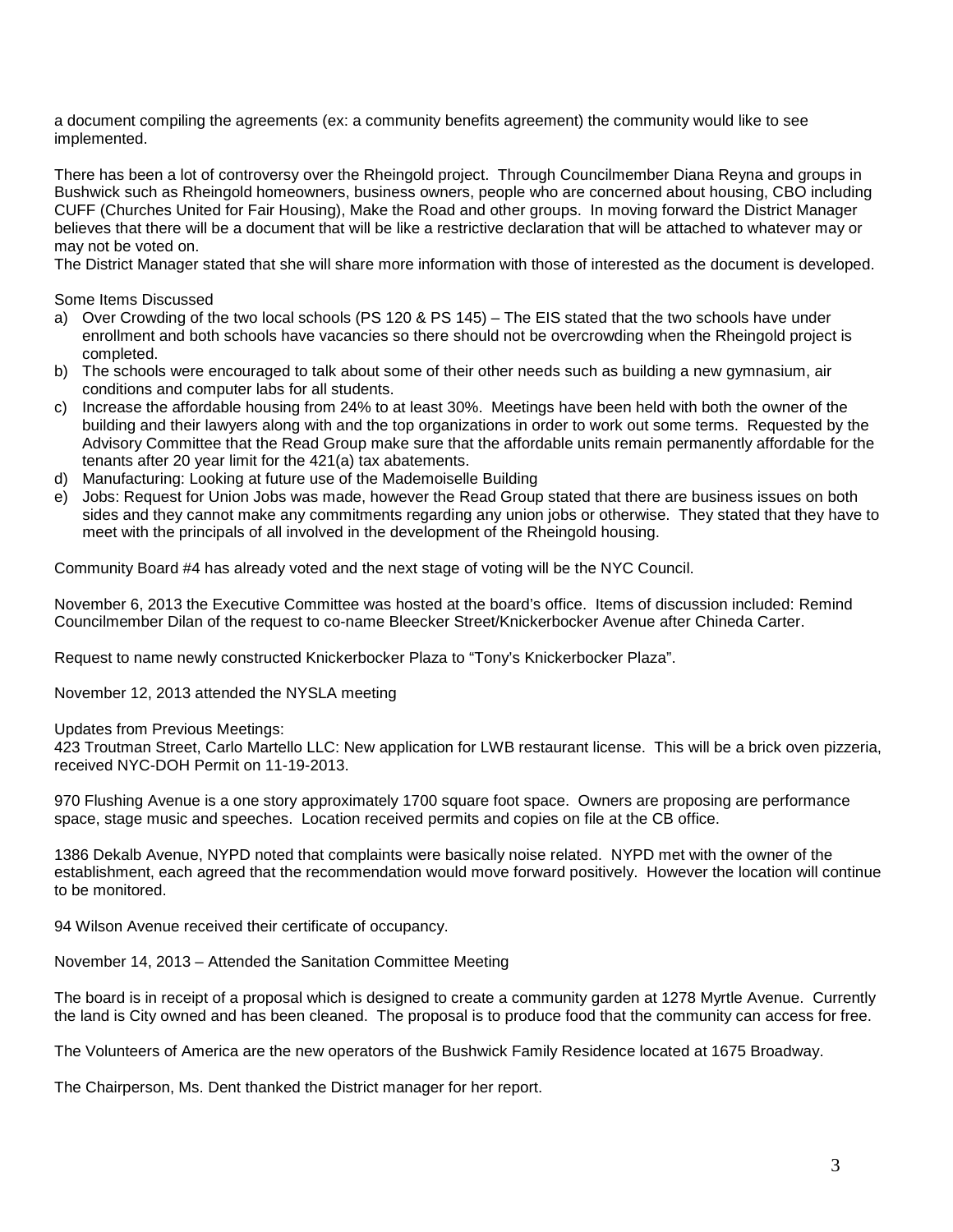Ms. Dent and Ms. Whitted attended the 83<sup>rd</sup> Precinct Community Council Meeting that was held on Tuesday, November 19<sup>th.</sup> Ms. Dent asked the Deputy Inspector Tasso if he could share some information about the shooting that took place on Monday afternoon.

Deputy Inspector Tasso briefly explained what occurred:

A tragic incident occurred on Monday afternoon about 3pm that led to the death of a mentally ill person. This issue is on the minds of many however the DI could not say much about it because it is still under investigation.

On Monday, November 18th at 3PM the 83rd Precinct received a 311 call to respond to a landlord and tenant dispute on Hart Street between Irving and Wyckoff Avenues. This is the only information that the police officers were told. Once upon arriving at the scene they observed a male with a knife. They drove down the block and got out of their car. As the police officers walked down the block towards the scene they noticed a male coming towards them and on his way he picked up a glass. As they approached the individual they ordered him to drop the knife. He then lounged towards one of the two police officers which caused the officer to discharge his fire arm. The individual was transported to Woodhull Hospital where unfortunately he succumbed to his wounds.

This was a tragic set of events stated the Deputy Inspector and the officers did not know at the time that the individual was suffering from some mental issues.

The police department has certain protocols and procedures to follow when they are dealing with someone with mental illness. Unfortunately the whole incident happened in a span of 60 seconds.

DI Tasso thanked the chairperson for giving him an opportunity to shed a little light on what occurred during that situation.

The Chairperson, Ms. Dent thanked the DI for taking the time out to attend the meeting to explain what happened.

As it relates to the family we have to reach out and support one another, when something happens to one it affects us all, stated Ms. Dent.

## **Committee Reports:**

Public Safety Committee (PSC): Ms. Barbara Smith, Committee Chairperson, Tuesday, November 12, 2013, 6PM, Location: 83<sup>rd</sup> Pct., 480 Knickerbocker Avenue (Muster Room), Brooklyn, NY Members Attending: Barbara Smith, Maria Gomez, Linda McKinley, Miriam Lamboy, Freddy Fowler, Mary McClellan, Elvena Davis, Veronica Shell and Cirilo Nunez

Others Attending: Nadine Whitted- CB4 District Manager, DI A. Tasso- Commanding Officer, 83<sup>rd</sup> Pct., Det. Damarys Franco Community Affairs Officer

SLA Applicants/SLA Requests:

1) Matthew Webber – 226 Wyckoff Avenue (Old Stanley's) requesting new full liquor license for a tavern- pub-with light food menu. Monday through Sunday from 12 noon to 4AM.

Committee recommends: Sunday, no liquor sales after 12 midnight

2) Hector Vargas – 591 Knickerbocker Avenue (El Burrito Beer Inc.) requesting a new wine and beer only license for a restaurant. The proposed methodology of operation: Monday through Saturday 6am to 10pm. Sunday 8am to 8pm. Currently awaiting FDNY, DOB and DOH permits.

Committee recommends: Hold until copies of all required permits are received by the board's office.

3) Phillip Gilmour – 247 Starr Street (Hi Hello) requesting new full liquor license for a restaurant. The proposed methodology of operating: Sunday through Saturday: 8am to 4pm

Committee recommends: Sunday no liquor sales after 12 midnight. Hold until copies of all requires permits are received by the board's office.

4) Jorge Rodriguez – 1224 Myrtle Avenue (Zefe's Mexican restaurant Serial number 1195781) renewing a restaurant wine and beer license. The proposed methodology of operating: Monday through Friday: 12 noon to 12 midnight. Saturday and Sunday 12 noon to 2am.

Committee Recommends: Based on information provided by the 83<sup>rd</sup> Pct. security guard is required for weekends. No liquor sales after 12 midnight on Sunday.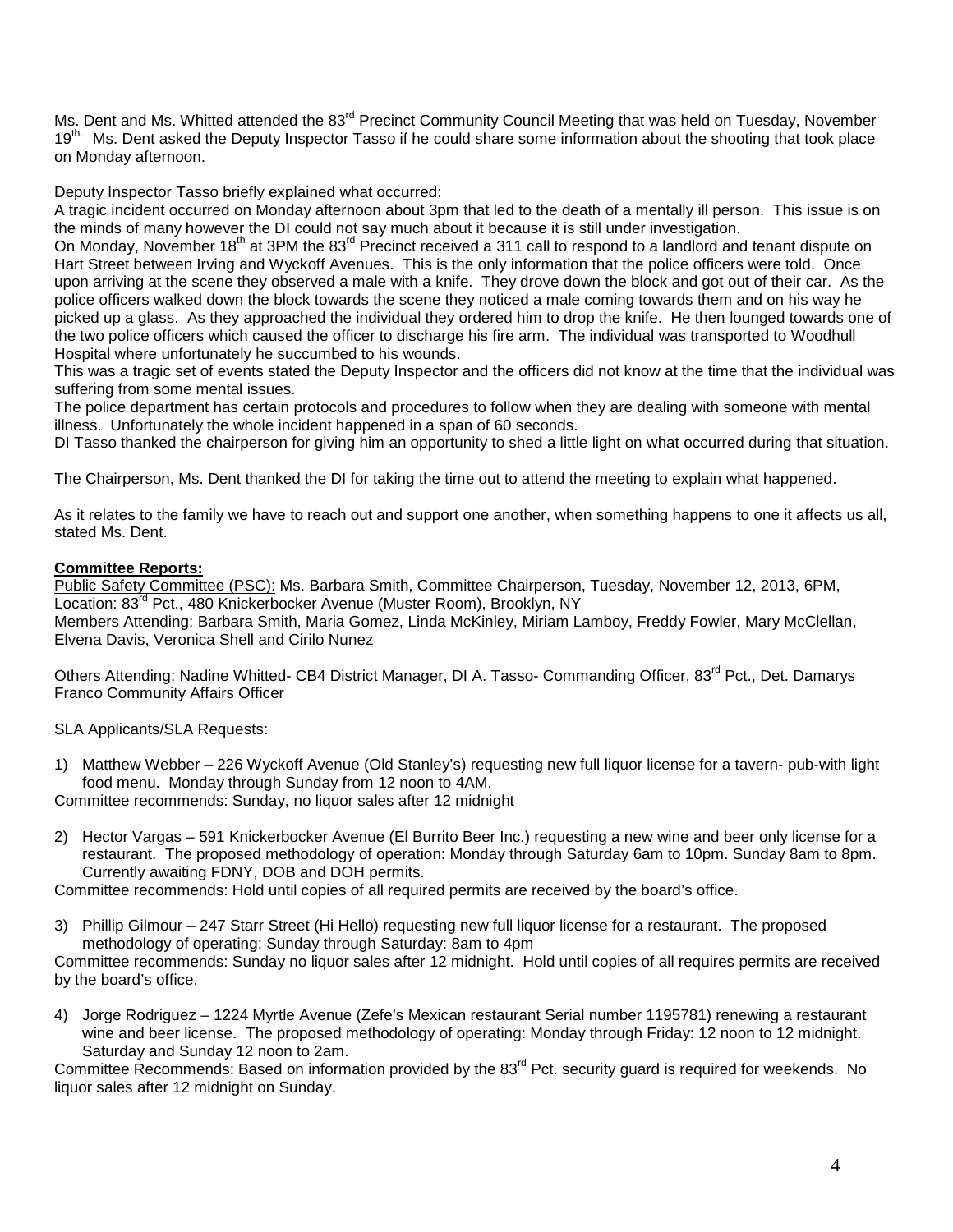- 5) Milagros Sandoval 1409 Myrtle Avenue (Mills Tavern serial number 122148) renewal of full liquor license for bar. The proposed methodology of operating: Wednesday through Saturday: 7pm to 4am. Sundays: 3pm to 9pm. Committee recommends: Approval
- 6) Marek Gregorski 1409 Myrtle Avenue requesting a new full liquor license for a tavern. The proposed methodology of operating: Monday through Saturday: 5pm to 4am. Sunday: 5pm to midnight. A concern involving the backyard deck - is it included as part of the bar in the certificate of occupancy.

Committee recommends: Hold until information is gathered regarding the backyard deck. (On Monday, November 18, 2013 the DM ascertained information from the DOB that states that the backyard is not included as part of the premises)

7) Maigualida Fruto – 1386 Dekalb Avenue (Johana El Dorado Inc., serial number 1262783) renewing a wine and beer only restaurant license. Numerous complaints have been received by the  $83^{rd}$  Pct. Committee recommends: On Hold

8) Sklyler Insler – 140 Wilson Avenue requesting a new full license for a tavern with front yard. Methodology of operating: Monday through Friday 10am to 4 am, Saturday: 8am to 4am, Sunday: 8am to 12 midnight Committee recommends: Approval

All applicants are encouraged to attend both the Community Board Meetings and the 83<sup>rd</sup> Precinct Council Meetings.

Sanitation Committee (SAN): Raul Rubio, Committee Chairperson, Thursday, November 14, 2013 at 12pm. 1420 Bushwick Avenue, Suite 370, Brooklyn, NY 11207 Members Attending: Raul Rubio, Tari Sunkin, Armenta Simuel Also Attending: Nadine Whitted, CB4 District Manager

## Items discussed:

Eliminating food sources that attribute to rats in the community: According to the Mayor's office of operation score card, which rates the cleanliness of our street. Bushwick received a score of 91% which does not seem accurate given the amount of trash that can be found in the streets and in the overflowing corner receptacles in the high foot traffic areas on Broadway and Knickerbocker Avenues, along with the piles of trash that can be found outside of some of our schools and housing developments.

Also discussed was a concern from board member Ms. Sunkin regarding a block where the alternate street side parking begins at 11:00AM, but the street sweeper drives through at 10:00AM while the cars are still legally parked causing the street not to get cleaned. The District Manager will look into the matter.

The next Sanitation Committee Meeting will be held on December 19<sup>th</sup> from 3 to 4pm at the Community Board's office. All concerns are to be directed to the community board's office at 718-628-8400 and 311. These calls help us address the issues.

### **Recommendations:**

The PSC made six (8) requests regarding liquor licenses.

The Public Safety Committee requests support for their entire report:

Motion to support PSC report was moved by Mr. Robert Camacho and second by Mr. Cyril Joseph. One abstention made by Rev. Nicolas Angustia. All other members present were in favor. Motion moved.

### **Old Business:**

District Manager:

NYC – Dept. of Transportation – Bushwick Avenue Pedestrian Safety Proposal Update Driving tour took place on Monday, November 4, 2013 at 9:00AM Attending: 83<sup>rd</sup> Pct. Det. D. Franco, District Manager Nadine Whitted, Eliseo Ruiz, Joanne Grant and Elvena Davis

Location Visited:

Bushwick Avenue at Myrtle Avenue – The DOT recommended permanently banning the north and south bounds turns. The Community Board recommendation: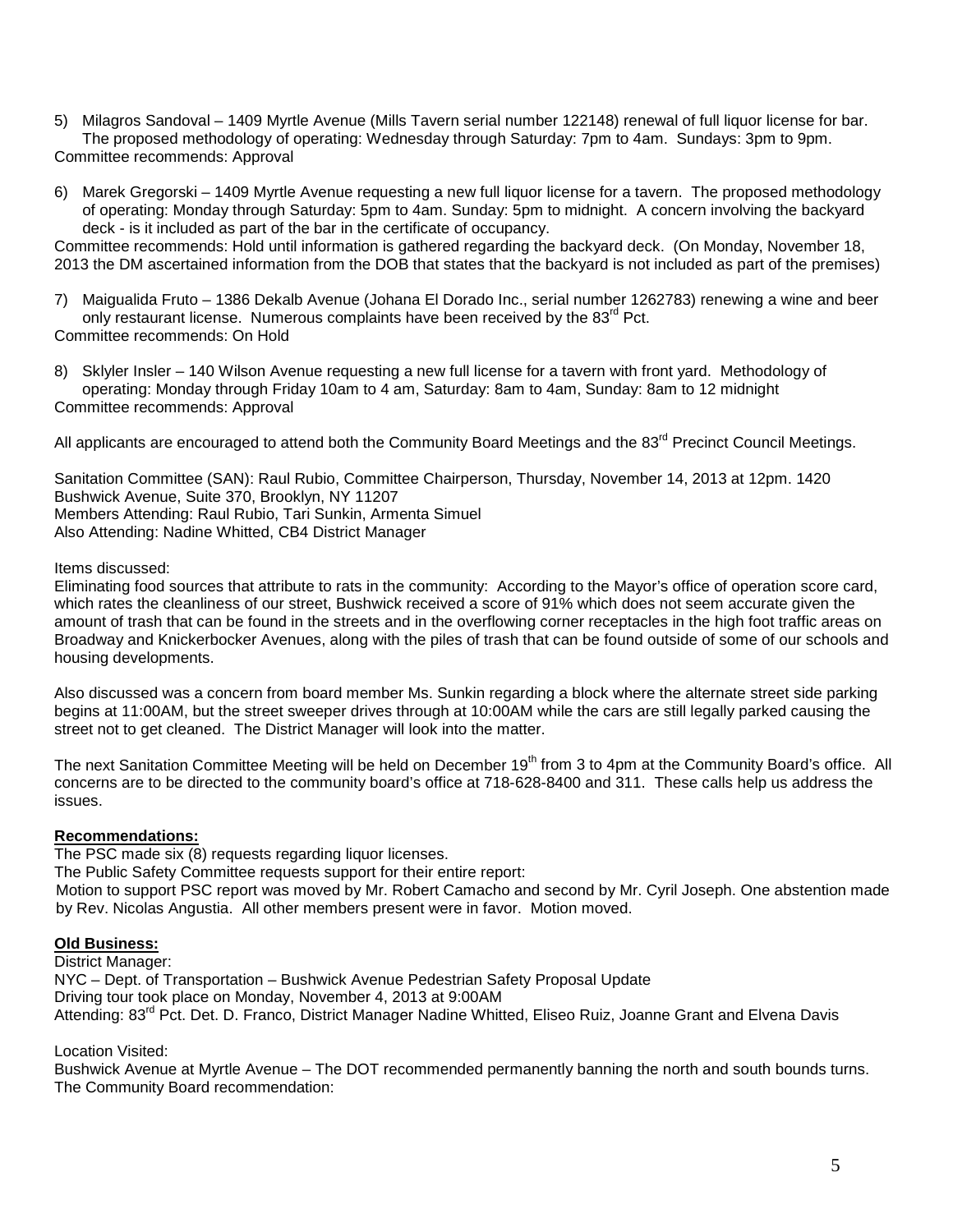signs at Bushwick Avenue at Freedom Square.

gas station and car wash

block the box for vehicles making left or right turns

not block the box

them to make a right turn only sign

1) **Requesting the do not block the box with penalty Requesting the do not block the box with penalty** 

2) Bushwick Avenue at Myrtle Avenue no left turn from

3) Myrtle Avenue at Troutman Street – resting do not

4) Bushwick Avenue at Flushing Avenue requesting do

5) For vehicles exiting the BP Gas Station requesting

The District Manager asked for a board member to accept the recommendations presented by DOT and in addition to the recommendations of the community board.

Ms. Linda McKinley motioned to accept the recommendation made by DOT and the boards. The motion was second by Ms. Martha Brown and the EPT Committee's chairperson Mr. Eliseo Ruiz. One abstention: Mr. Raul Rubio All other member present was in favor. Motion moved.

# **New Business:**

Mr. Robert Camacho: Shared a few encouraging words about Rev. Matthew Rae who passed away last month.

# **Announcements:**

Assembly Member Rafael L. Espinal invites you to attend the 2013 Tree Lighting Ceremony!! Date: Thursday, December 12, 2013 Time: 6:00PM Location: Between Euclid Avenue and Jamaica Avenue For more information call 718-235-5627 or visit the office at 850 Jamaica Avenue, Brooklyn, NY 11208

Ms. Barbara Smith: 83<sup>rd</sup> Pct. Fund Raiser to collect donations for the children of Bushwick. The honored guess this year is Raul Rubio.

December  $6<sup>th</sup>$  2013 at 7pm, 218 Wyckoff Avenue, no charge, dinner will be served

The 83<sup>rd</sup> Pct. Council is now accepting donations for Thanksgiving Baskets. The baskets will be given out on the Monday before thanksgiving to low income Bushwick residents. Names are to be given to Detective Franco of the 83<sup>rd</sup> Pct., along with the residents' address and the number of members in the family.

New York State Senator Martin Malave Dilan invites you to their District Office Open House, Saturday, December 14<sup>th</sup> at 10AM to 4PM. Location: 718 Knickerbocker Avenue, Brooklyn, NY 11221 between Hancock Street and Jefferson Avenue It will be a great opportunity to meet the Senator, visit with his staff, and learn about what services the office can assist you with. Useful brochures and pamphlets will be available, voter's registration form and participation from State and City Agencies and community organizations are expected to be present.

Wyckoff Heights Medical Center: PHM H.I.V. Outreach & Prevention program, What Would Happen? If You Took the HIV Test…You can learn how to take care of yourself & others! Free, confidential rapid HIV testing Walk-in hours: Monday-Friday 9am to 4pm, 342Stanhope Street, Brooklyn, NY 11237 (across from the hospital's Emergency Room) Call / Text: 347-398-7053

New York City Police Department: If You See Something Say Something Counterterrorism Hotline: 1-888-692-7233, [NYCSAFE@NYPD.ORG](mailto:NYCSAFE@NYPD.ORG) All reports will be kept confidential.

Dig Daffodils? On Sunday, November 24, 2013, Maria Hernandez Park at the Starr Street and Irving Avenue entrance,